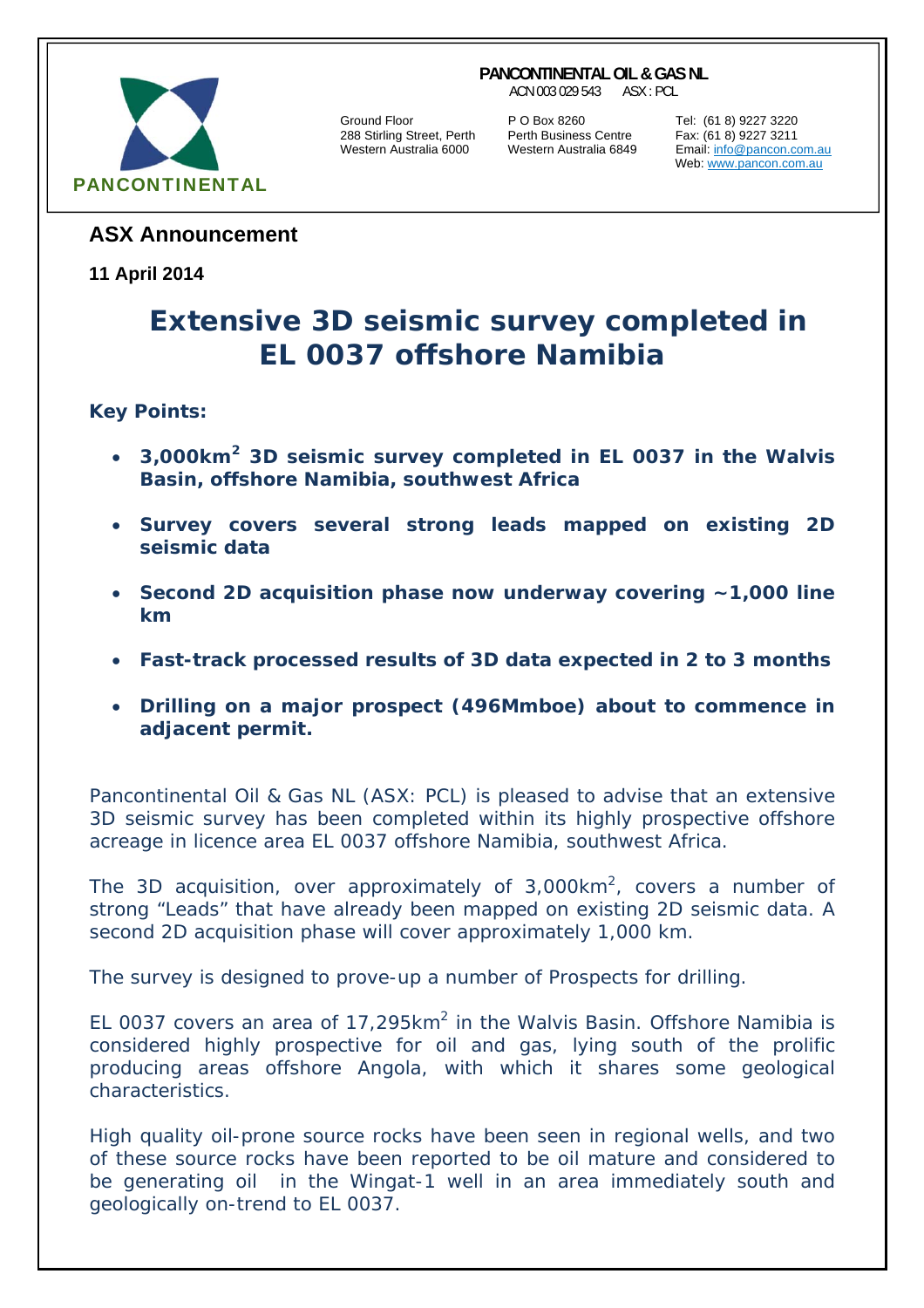#### **3D Seismic Survey**

The 3D survey was managed by the EL0037 Joint Venture operator Tullow Oil, using the seismic acquisition vessel Polarcus Asima.

Tullow Oil farmed-in to EL 0037 in September 2013 and subsequently identified a number of geological Leads for coverage by the 3D survey. Pancontinental retains a 30% free-carried interest through the surveys and one optional well to be drilled by Tullow.

An oil recovery and reports of high quality source rocks in the Wingat-1 well, drilled in 2013, have given considerable encouragement for exploration in the Walvis Basin.

Wingat-1 is directly on-trend in an "Oil Mature Fairway" interpreted by Pancontinental in EL0037.

### **Ongoing Activity**

Acquisition of the 2D phase of the 1,000 line km seismic survey in EL 0037 has now commenced. It is estimated that it will take approximately two weeks to complete.

Results of the 3D data will now be processed, with final results expected in approximately five months.

Fast-track processed 3D data are expected within approximately ten weeks, enabling mapping of the Prospects to commence.

### **Regional Activity**

The joint venture participants in Block EL 0010, neighbouring Pancontinental's EL 0037 (see Figure 1 below) have reported that preparations are being made to commence drilling the Welwitschia-1 exploration well in mid-April 2014. The Welwitschia-1 drilling site is approximately 75km from the north-east boundary of EL 0037.

Drilling results from elsewhere in the Walvis Basin have proved encouraging for the presence of mature source rocks, and regional wells show good evidence of reservoir quality sands in the Cretaceous interval.

### **Further Namibia Background**

Namibia is under-explored with only seven onshore and fourteen offshore wells drilled over a coastline of some 1,300km.

Active oil & gas systems are demonstrated by oil recovery from the Wingat-1 well in the Walvis Basin in May 2013 and the significant Kudu gas discovery offshore southern Namibia.

Offshore Namibia and Angola form the tectonic conjugate of offshore Brazil, which contains some highly oil-productive basins.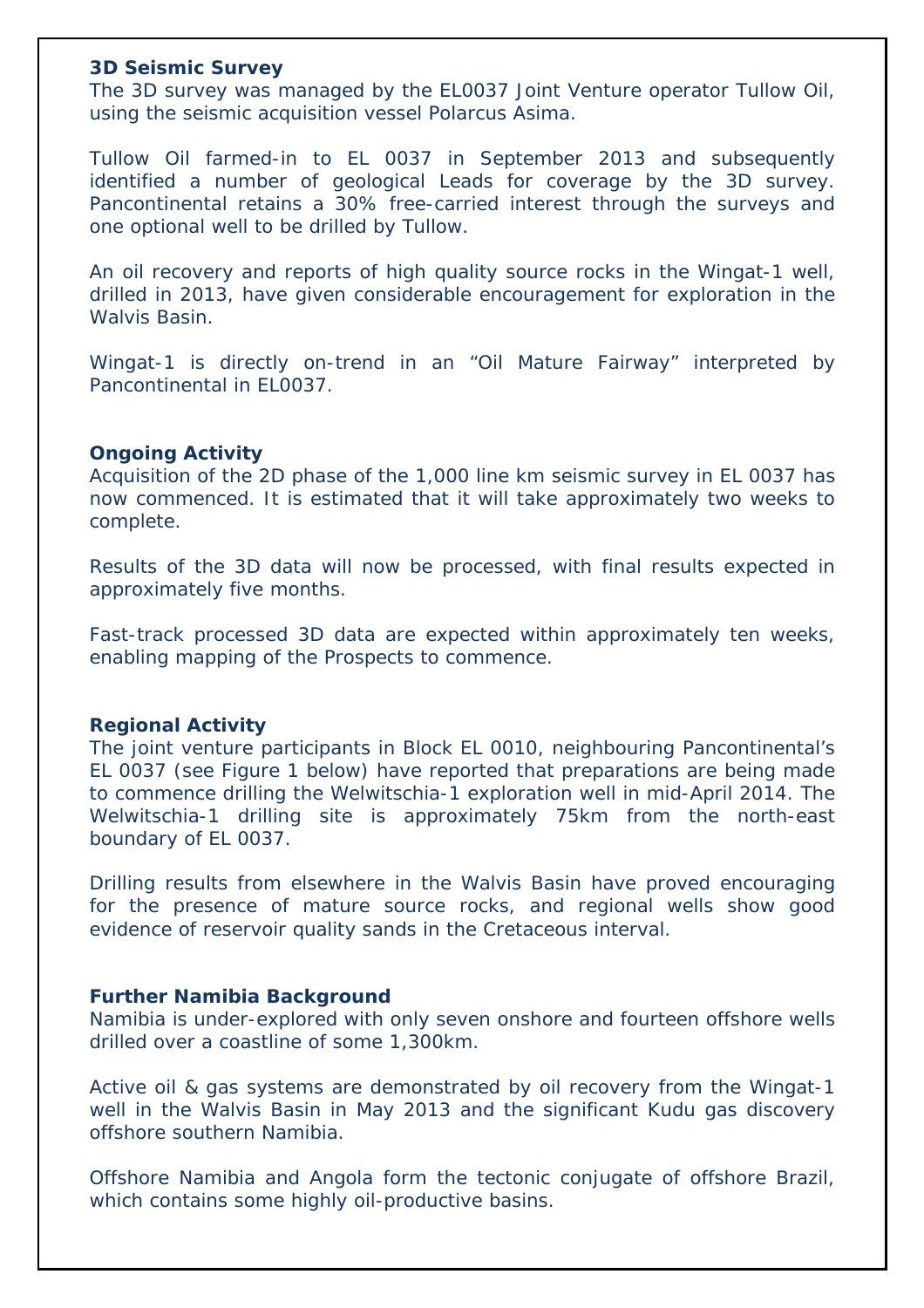Namibia has an encouraging oil & gas regulatory regime and is economically and politically stable. Exploration activity, including drilling, is expected to continue to be high in coming years.

The Namibia EL 0037 consortium consists of:

| Tullow Kudu Limited <sup>1</sup> (Operator)   | 65%    |
|-----------------------------------------------|--------|
| Pancontinental Namibia (Pty) Ltd <sup>2</sup> | $30\%$ |
| Paragon Oil & Gas (Pty) Ltd <sup>3</sup>      | 5%     |

1 Tullow Kudu Limited is a wholly owned subsidiary of Tullow Oil plc

2 Pancontinental Namibia (Pty) Ltd is a wholly owned subsidiary of Pancontinental Oil & Gas NL

3 Paragon Oil & Gas (Pty) Ltd is a wholly owned subsidiary of Paragon Investment Holding's (Pty) Ltd

Yours sincerely for and on behalf of **Pancontinental Oil & Gas NL** 

Or Restaurantly

#### **Barry Rushworth, CEO and Director**

*The summary report on the oil and gas projects is based on information compiled by Mr R B Rushworth, BSc, MAAPG, MPESGB, MPESA, Chief Executive Officer of Pancontinental Oil & Gas NL. Mr Rushworth has the relevant degree in geology and has been practising petroleum geology for more than 30 years.* 

*Mr Rushworth is a Director of Pancontinental Oil & Gas NL and has consented in writing to the inclusion of the information stated in the form and context in which it appears.* 

#### **Disclaimers**

Any estimated quantities of petroleum that may potentially be recovered by the application of a future development project(s) relate to undiscovered accumulations. These estimates have both an associated risk of discovery and a risk of development. Further exploration appraisal and evaluation is required to determine the existence of a significant quantity of potentially moveable hydrocarbons.

This document may include forward looking statements. Forward looking statements include, and are not necessarily limited to, statements concerning Pancontinental's planned operation programme and other statements that are not historic facts. When used in this document, the words such as "could", "plan", "estimate", "expect", "intend", "may", "potential", "should" and similar expressions are forward looking statements. Although Pancontinental believes its expectations reflected in these are reasonable, such statements involve risks and uncertainties, and no assurance can be given that actual results will be consistent with these forward looking statements.